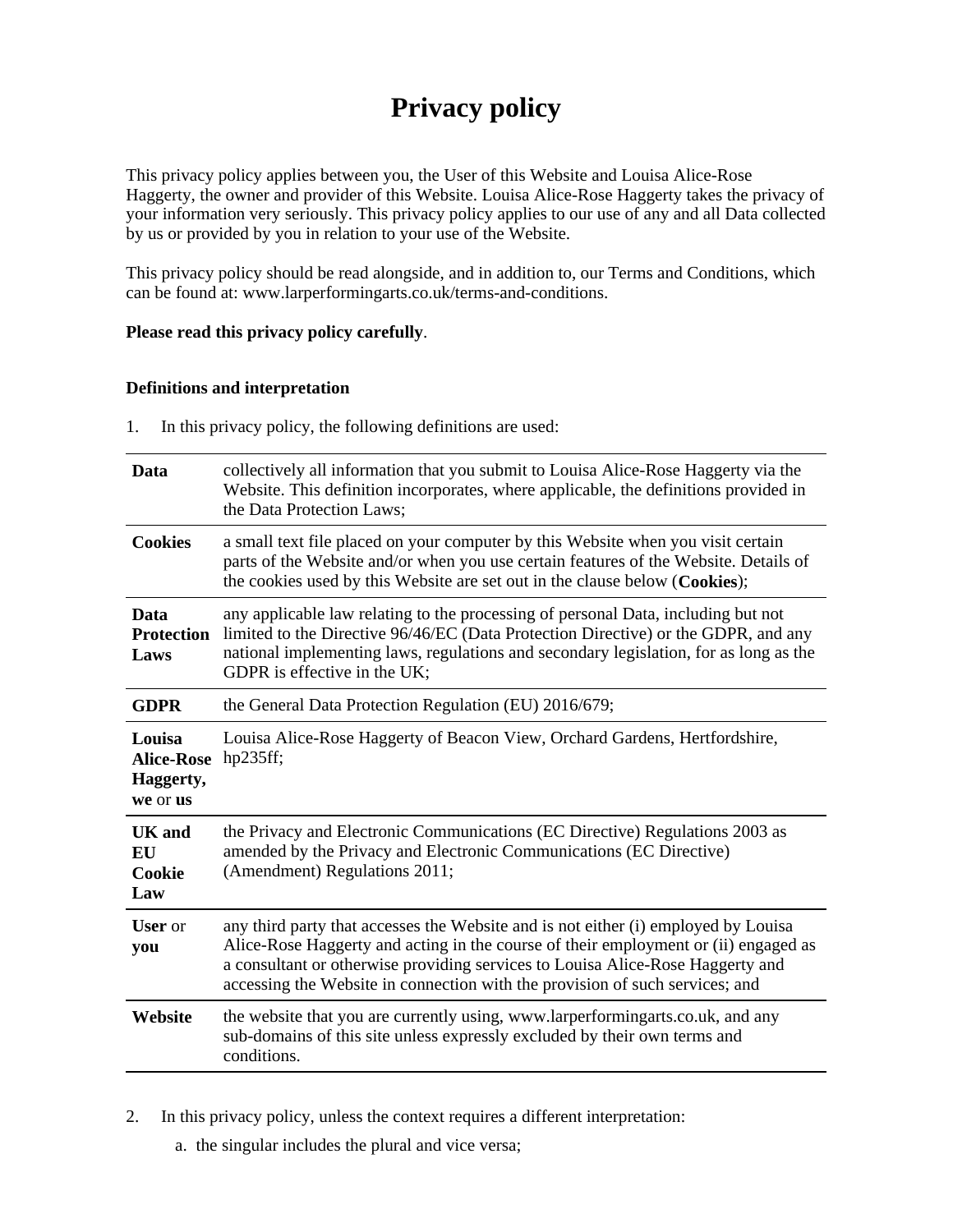- b. references to sub-clauses, clauses, schedules or appendices are to sub-clauses, clauses, schedules or appendices of this privacy policy;
- c. a reference to a person includes firms, companies, government entities, trusts and partnerships;
- d. "including" is understood to mean "including without limitation";
- e. reference to any statutory provision includes any modification or amendment of it;
- f. the headings and sub-headings do not form part of this privacy policy.

### **Scope of this privacy policy**

- 3. This privacy policy applies only to the actions of Louisa Alice-Rose Haggerty and Users with respect to this Website. It does not extend to any websites that can be accessed from this Website including, but not limited to, any links we may provide to social media websites.
- 4. For purposes of the applicable Data Protection Laws, Louisa Alice-Rose Haggerty is the "data controller". This means that Louisa Alice-Rose Haggerty determines the purposes for which, and the manner in which, your Data is processed.

## **Data collected**

- 5. We may collect the following Data, which includes personal Data, from you:
	- a. name;
	- b. date of birth;
	- c. gender;
	- d. contact Information such as email addresses and telephone numbers;
	- e. demographic information such as postcode, preferences and interests;
	- f. IP address (automatically collected);
	- g. web browser type and version (automatically collected);
	- h. operating system (automatically collected);
	- i. a list of URLs starting with a referring site, your activity on this Website, and the site you exit to (automatically collected);

in each case, in accordance with this privacy policy.

# **How we collect Data**

- 6. We collect Data in the following ways:
	- a. data is given to us by you; and
	- b. data is collected automatically.

#### **Data that is given to us by you**

- 7. Louisa Alice-Rose Haggerty will collect your Data in a number of ways, for example:
	- a. when you contact us through the Website, by telephone, post, e-mail or through any other means;
	- b. when you register with us and set up an account to receive our products/services;
	- c. when you make payments to us, through this Website or otherwise;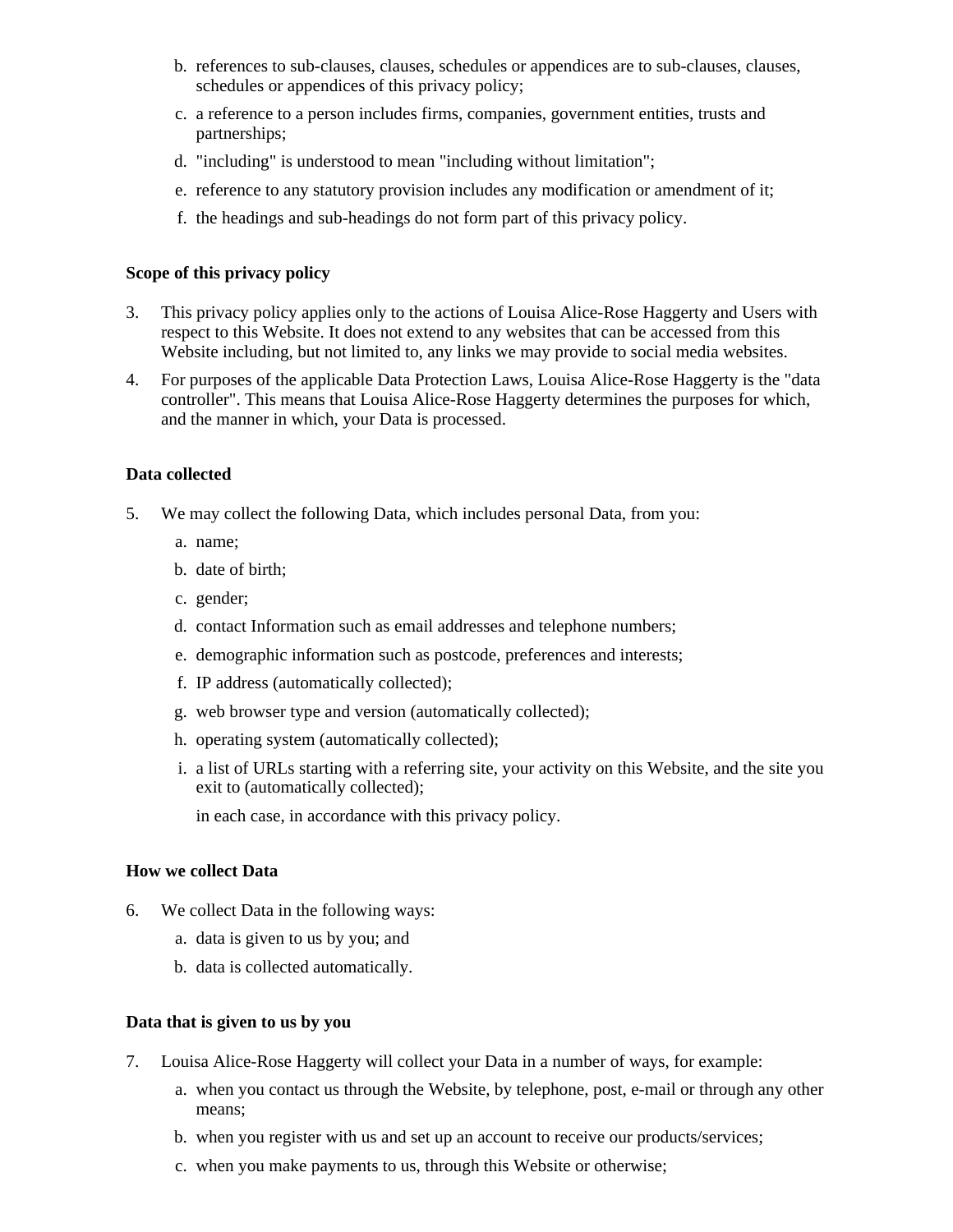- d. when you elect to receive marketing communications from us;
- e. when you use our services;

in each case, in accordance with this privacy policy.

#### **Data that is collected automatically**

- 8. To the extent that you access the Website, we will collect your Data automatically, for example:
	- a. we automatically collect some information about your visit to the Website. This information helps us to make improvements to Website content and navigation, and includes your IP address, the date, times and frequency with which you access the Website and the way you use and interact with its content.
	- b. we will collect your Data automatically via cookies, in line with the cookie settings on your browser. For more information about cookies, and how we use them on the Website, see the section below, headed "Cookies".

#### **Our use of Data**

- 9. Any or all of the above Data may be required by us from time to time in order to provide you with the best possible service and experience when using our Website. Specifically, Data may be used by us for the following reasons:
	- a. internal record keeping;

in each case, in accordance with this privacy policy.

- 10. We may use your Data for the above purposes if we deem it necessary to do so for our legitimate interests. If you are not satisfied with this, you have the right to object in certain circumstances (see the section headed "Your rights" below).
- 11. When you register with us and set up an account to receive our services, the legal basis for this processing is the performance of a contract between you and us and/or taking steps, at your request, to enter into such a contract.

#### **Who we share Data with**

- 12. We may share your Data with the following groups of people for the following reasons:
	- a. our employees, agents and/or professional advisors to give our teachers important information such as a child's medical conditions and emergency contact details;

in each case, in accordance with this privacy policy.

#### **Keeping Data secure**

- 13. We will use technical and organisational measures to safeguard your Data, for example:
	- a. access to your account is controlled by a password and a user name that is unique to you.
	- b. we store your Data on secure servers.
- 14. Technical and organisational measures include measures to deal with any suspected data breach. If you suspect any misuse or loss or unauthorised access to your Data, please let us know immediately by contacting us via this e-mail address: larperformingarts@gmail.com.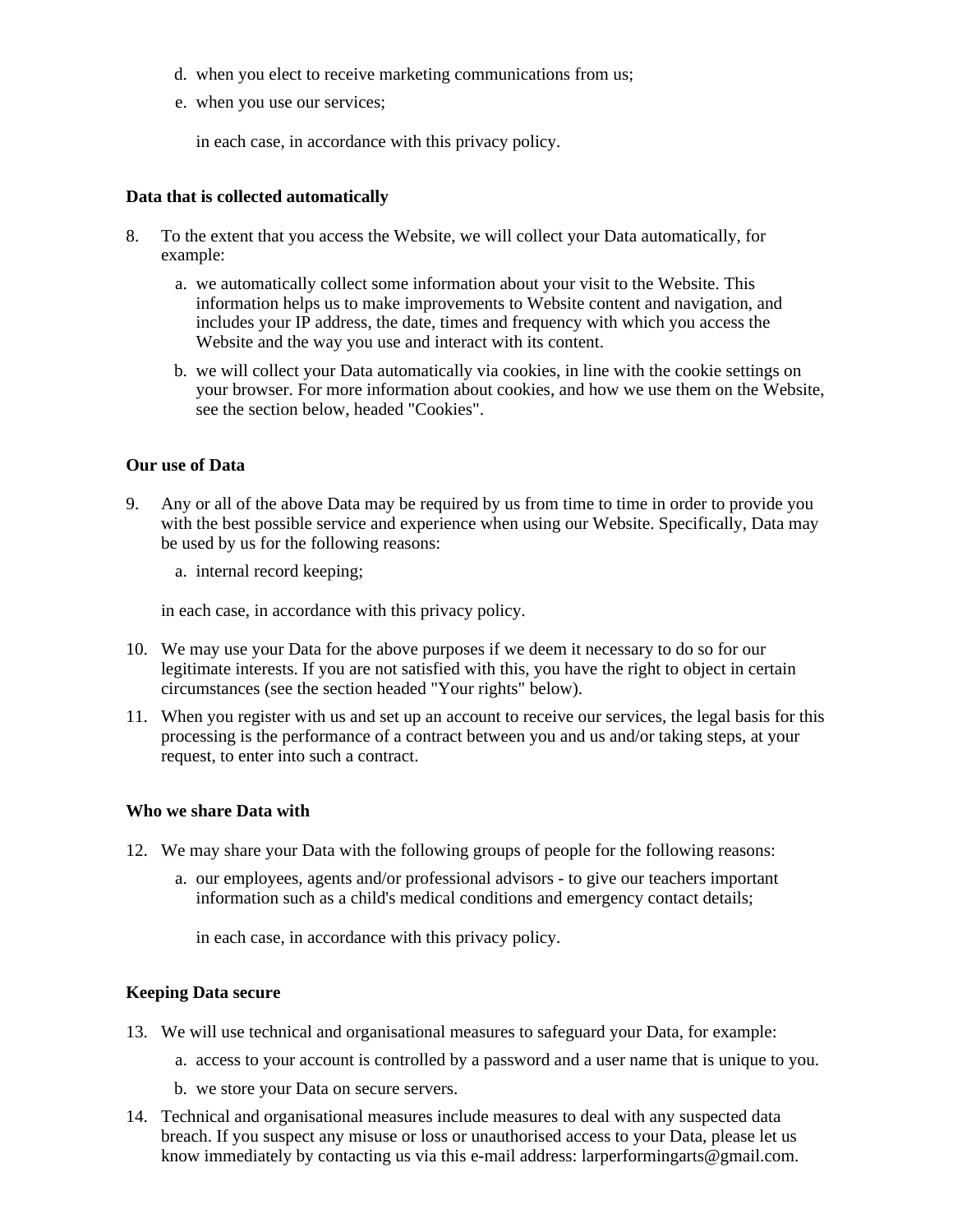15. If you want detailed information from Get Safe Online on how to protect your information and your computers and devices against fraud, identity theft, viruses and many other online problems, please visit www.getsafeonline.org. Get Safe Online is supported by HM Government and leading businesses.

## **Data retention**

- 16. Unless a longer retention period is required or permitted by law, we will only hold your Data on our systems for the period necessary to fulfil the purposes outlined in this privacy policy or until you request that the Data be deleted.
- 17. Even if we delete your Data, it may persist on backup or archival media for legal, tax or regulatory purposes.

# **Your rights**

- 18. You have the following rights in relation to your Data:
	- a. **Right to access** the right to request (i) copies of the information we hold about you at any time, or (ii) that we modify, update or delete such information. If we provide you with access to the information we hold about you, we will not charge you for this, unless your request is "manifestly unfounded or excessive." Where we are legally permitted to do so, we may refuse your request. If we refuse your request, we will tell you the reasons why.
	- b. **Right to correct** the right to have your Data rectified if it is inaccurate or incomplete.
	- c. **Right to erase** the right to request that we delete or remove your Data from our systems.
	- d. **Right to restrict our use of your Data** the right to "block" us from using your Data or limit the way in which we can use it.
	- e. **Right to data portability** the right to request that we move, copy or transfer your Data.
	- f. **Right to object** the right to object to our use of your Data including where we use it for our legitimate interests.
- 19. To make enquiries, exercise any of your rights set out above, or withdraw your consent to the processing of your Data (where consent is our legal basis for processing your Data), please contact us via this e-mail address: larperformingarts@gmail.com.
- 20. If you are not satisfied with the way a complaint you make in relation to your Data is handled by us, you may be able to refer your complaint to the relevant data protection authority. For the UK, this is the Information Commissioner's Office (ICO). The ICO's contact details can be found on their website at https://ico.org.uk/.
- 21. It is important that the Data we hold about you is accurate and current. Please keep us informed if your Data changes during the period for which we hold it.

# **Links to other websites**

22. This Website may, from time to time, provide links to other websites. We have no control over such websites and are not responsible for the content of these websites. This privacy policy does not extend to your use of such websites. You are advised to read the privacy policy or statement of other websites prior to using them.

#### **Changes of business ownership and control**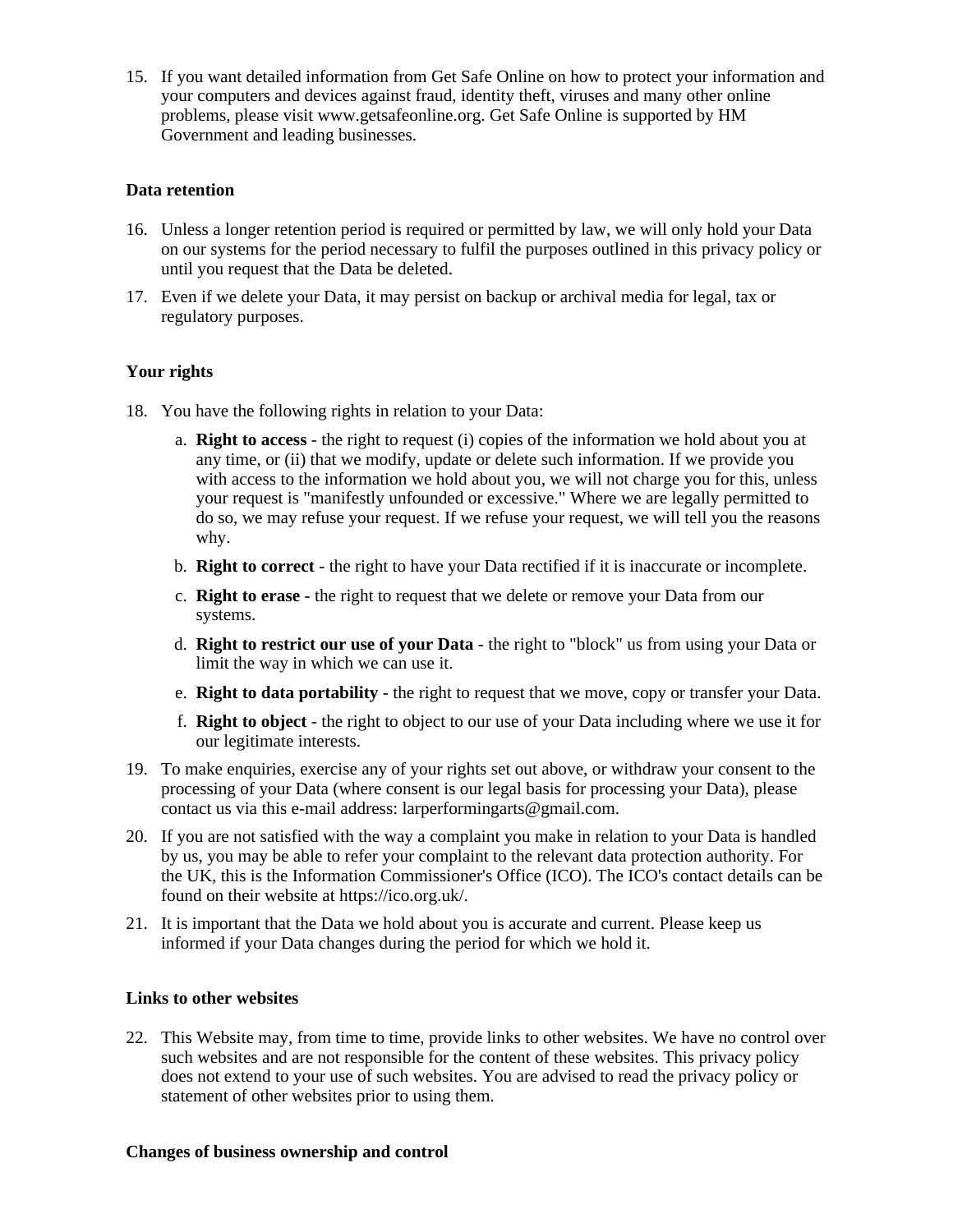- 23. Louisa Alice-Rose Haggerty may, from time to time, expand or reduce our business and this may involve the sale and/or the transfer of control of all or part of Louisa Alice-Rose Haggerty. Data provided by Users will, where it is relevant to any part of our business so transferred, be transferred along with that part and the new owner or newly controlling party will, under the terms of this privacy policy, be permitted to use the Data for the purposes for which it was originally supplied to us.
- 24. We may also disclose Data to a prospective purchaser of our business or any part of it.
- 25. In the above instances, we will take steps with the aim of ensuring your privacy is protected.

#### **Cookies**

- 26. This Website may place and access certain Cookies on your computer. Louisa Alice-Rose Haggerty uses Cookies to improve your experience of using the Website and to improve our range of products and services. Louisa Alice-Rose Haggerty has carefully chosen these Cookies and has taken steps to ensure that your privacy is protected and respected at all times.
- 27. All Cookies used by this Website are used in accordance with current UK and EU Cookie Law.
- 28. Before the Website places Cookies on your computer, you will be presented with a message bar requesting your consent to set those Cookies. By giving your consent to the placing of Cookies, you are enabling Louisa Alice-Rose Haggerty to provide a better experience and service to you. You may, if you wish, deny consent to the placing of Cookies; however certain features of the Website may not function fully or as intended.

| <b>Type of Cookie</b>             | <b>Purpose</b>                                                                                                                                                                                                                                                                        |
|-----------------------------------|---------------------------------------------------------------------------------------------------------------------------------------------------------------------------------------------------------------------------------------------------------------------------------------|
| Strictly necessary cookies        | These are cookies that are required for the operation of our<br>website. They include, for example, cookies that enable you to<br>log into secure areas of our website, use a shopping cart or<br>make use of e-billing services.                                                     |
| Analytical/performance<br>cookies | They allow us to recognise and count the number of visitors and<br>to see how visitors move around our website when they are<br>using it. This helps us to improve the way our website works,<br>for example, by ensuring that users are finding what they are<br>looking for easily. |

29. This Website may place the following Cookies:

- 30. You can find a list of Cookies that we use in the Cookies Schedule.
- 31. You can choose to enable or disable Cookies in your internet browser. By default, most internet browsers accept Cookies but this can be changed. For further details, please consult the help menu in your internet browser.
- 32. You can choose to delete Cookies at any time; however you may lose any information that enables you to access the Website more quickly and efficiently including, but not limited to, personalisation settings.
- 33. It is recommended that you ensure that your internet browser is up-to-date and that you consult the help and guidance provided by the developer of your internet browser if you are unsure about adjusting your privacy settings.
- 34. For more information generally on cookies, including how to disable them, please refer to aboutcookies.org. You will also find details on how to delete cookies from your computer.

**General**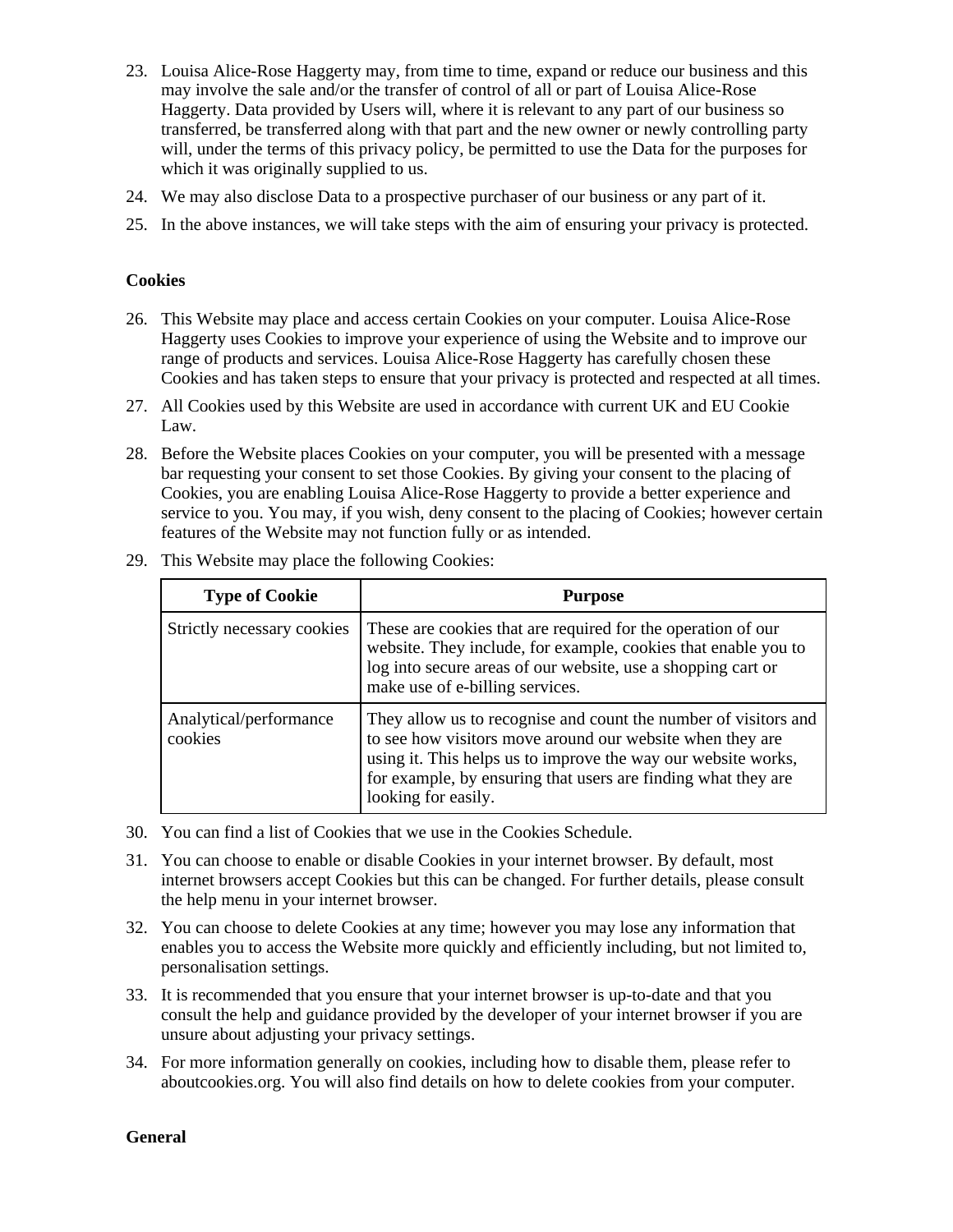- 35. You may not transfer any of your rights under this privacy policy to any other person. We may transfer our rights under this privacy policy where we reasonably believe your rights will not be affected.
- 36. If any court or competent authority finds that any provision of this privacy policy (or part of any provision) is invalid, illegal or unenforceable, that provision or part-provision will, to the extent required, be deemed to be deleted, and the validity and enforceability of the other provisions of this privacy policy will not be affected.
- 37. Unless otherwise agreed, no delay, act or omission by a party in exercising any right or remedy will be deemed a waiver of that, or any other, right or remedy.
- 38. This Agreement will be governed by and interpreted according to the law of England and Wales. All disputes arising under the Agreement will be subject to the exclusive jurisdiction of the English and Welsh courts.

## **Changes to this privacy policy**

39. Louisa Alice-Rose Haggerty reserves the right to change this privacy policy as we may deem necessary from time to time or as may be required by law. Any changes will be immediately posted on the Website and you are deemed to have accepted the terms of the privacy policy on your first use of the Website following the alterations.

You may contact Louisa Alice-Rose Haggerty by email at larperformingarts@gmail.com.

## **Attribution**

40. This privacy policy was created using a document from [Rocket Lawyer](https://www.rocketlawyer.co.uk/) (https://www.rocketlawyer.co.uk).

#### **20 August 2018**